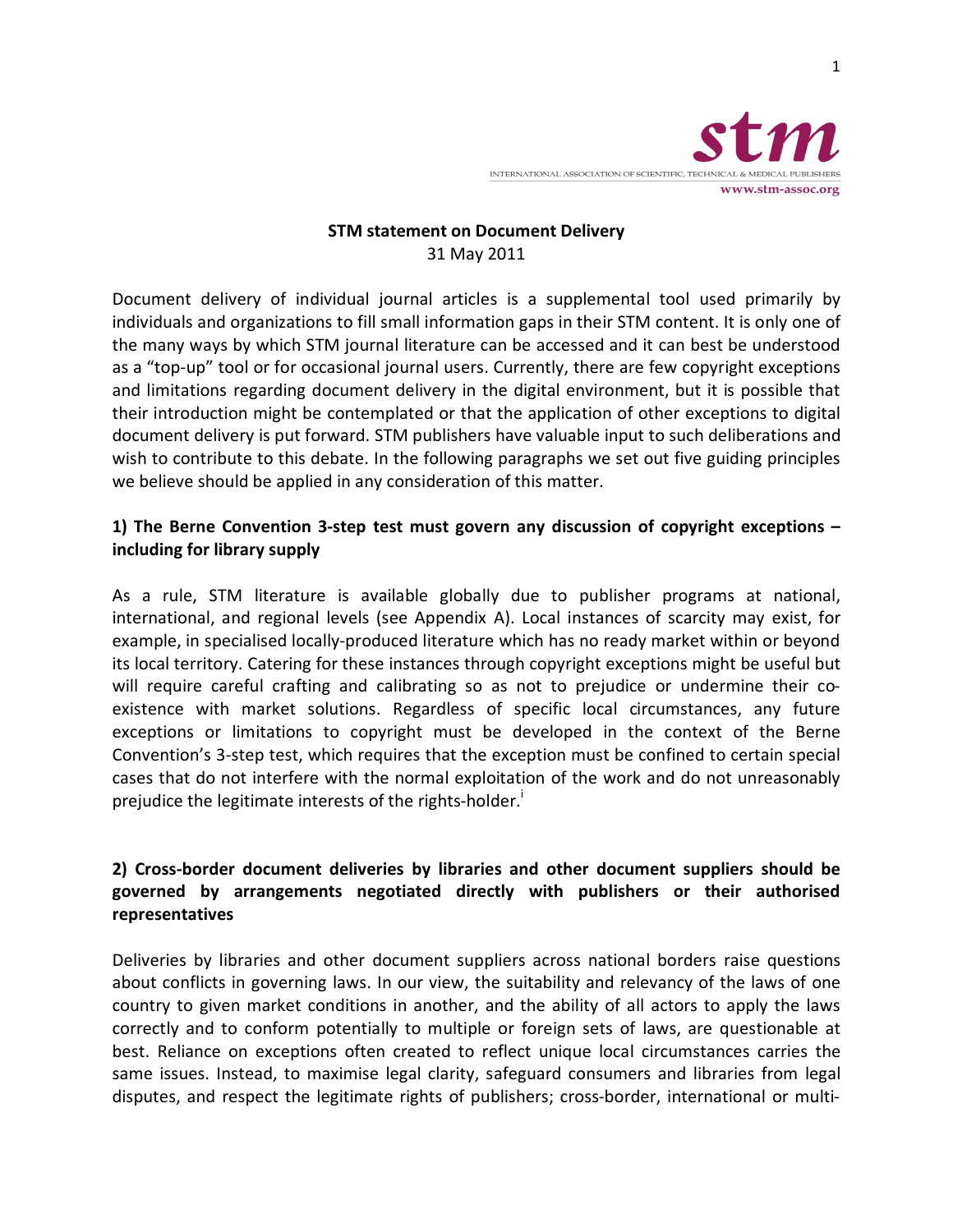territory document deliveries should be governed by voluntary licenses negotiated directly with publishers or representatives appointed by the publishers – e.g. Collective Management Organisations
(CMOs)
or
commercial
intermediaries.

### 3) Digital document delivery direct to end-users is best governed and coordinated by rights**holders**

The new online digital environment allows internet users to immediately discover and access a vast and growing body of scientific literature across multiple publisher platforms in a variety of ways. Publishers fully embrace the new realities of this highly interconnected environment and continue to improve the means through which scientific literature can be found and used. As providers of the platforms and fora through which most of the world accesses high-quality scientific content, we believe that direct digital deliveries are best governed and coordinated directly by rights-holders, either individually or through intermediaries (including CMOs), on an "opt‐in"
basis.

## 4) Document deliveries to individuals for "private, non-commercial use" should be subject to **appropriate
due
diligence**

Document deliveries to individuals for commercial purposes may only be negotiated directly with publishers or their authorised representatives. Since it is not always clear whether an individual patron has a non-commercial purpose, the only way to ensure the legitimacy of individuals who make document requests under a "non-commercial, private-study" copyright exception
is
through
appropriate
due
diligence
measures
such
as
random
sampling.
Good
policy requires that the library undertake appropriate measures in this regard.

#### **5)
On‐site
print
document
delivery
to
non‐commercial
patrons
is
a
good
compromise**

The Berne Convention 3-step test requires that any exceptions to copyright be confined to special cases that do not interfere with the normal exploitation of a work and do not unreasonably prejudice the legitimate interests of the rights-holder. We believe that providing on-site print single copies to walk-in library patrons for their private, non-commercial study represents a good balance between the desire to allow this special class of library patrons to enjoy the scientific literature and the requirement to not undermine the normal exploitation of copyright‐protected
works.

#### **Five
Principles
Guaranteeing
Market‐Driven
Wide
Access**

By following the five principles above, we believe that policy makers can ensure that document delivery will continue in its role as a flexible and useful access-enabling tool in a system of scholarly communication that has made more high-quality information available to more people in more ways than at any time in human history. For further information on the role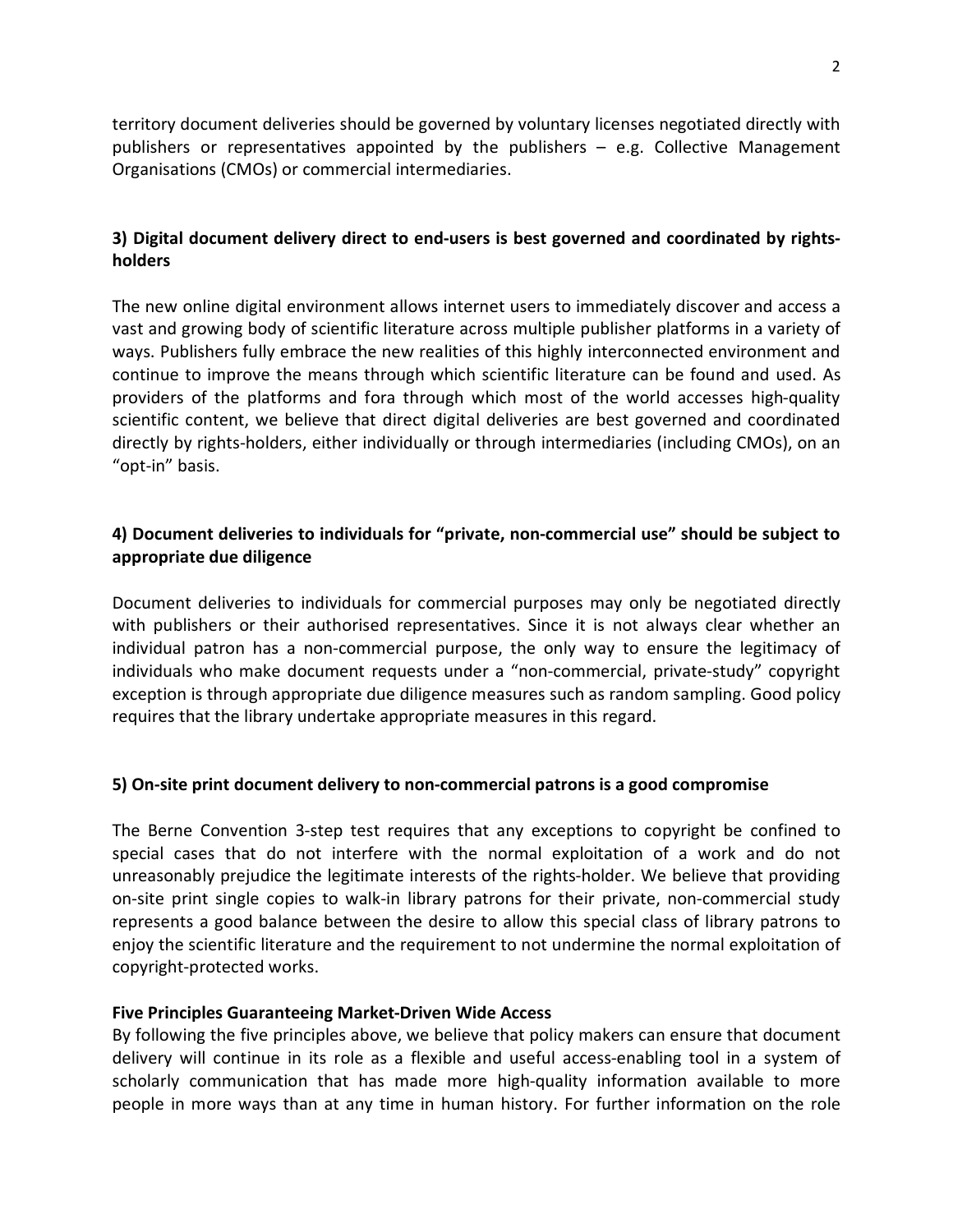document delivery plays in today digital environment, see Appendix: *Document Delivery in Context
–
A
Supplementary
Access
Tool*.

\*\*\*\*

# STM,
May
2011 **Appendix Document
Delivery
in
Context
–
A
Supplementary
Access
Tool**

Journal publishers have been offering digital and online access to published content since the mid-1990's, and for most of that time have also been offering access to individual articles on a transactional
basis
for
users
who
do
not
already
have
journal
subscriptions.
Journal
publishers also work intensively with Collective Management Organizations (CMOs)<sup>ii</sup> and with commercial and non-commercial intermediaries to provide access to individual articles for consumers, students and researchers. In addition, publishers have worked collectively to ensure that researchers can navigate from article references to other articles through the Cross-Ref system, without even realizing that they are leaving one publisher platform and entering another.

The result of this licensing activity is that STM journal literature is significantly more available, and individual researchers and others with an interest in this material have significantly greater accessibility, than was previously the case in the print journal era.<sup>iii</sup> Through publisher efforts, information about article content is also seamlessly available through abstract databases and agreements
with
search
engines.

#### **What
STM
Publishers
are
doing
to
address
Access
Gaps**

Even in a world of increasing mobility, connectivity, remote access and "cloud computing," certain gaps in access remain and STM publishers are addressing these gaps in many ways.

On a global scale, STM publishers offer "transactional" or "pay-per-view" access to content; alternative arrangements like "access rental models" that allow individuals to view content for up to 24-hours<sup>iv</sup>; provide free or low fee journal access to the developing world through the Research4Life programs<sup>v</sup>; and work with CMOs, national/regional libraries, and other organizations to provide access to special categories of users who might not have ready access to subscribed material or are visually impaired. Regionally, STM publishers have negotiated arrangements
with
libraries
and
intermediaries
to
permit
library‐mediated
digital
deliveries
and access by students and non-commercial researchers. Nationally, STM publishers have negotiated country-wide licenses which provide access to any resident. Finally, publishers provide licence solutions that enable faculty, institutions and students to obtain rights holder authorisation to include STM content in customised course-packs (i.e. bundles of journal articles
and
book
chapters
or
sections
combined
as
reading
material
for
particular
courses).
In total, STM publishers provide and support access to journal literature through an enormous variety
of
methods
and
offer
innovative
solutions
that
are
user‐focused
and
market‐driven.